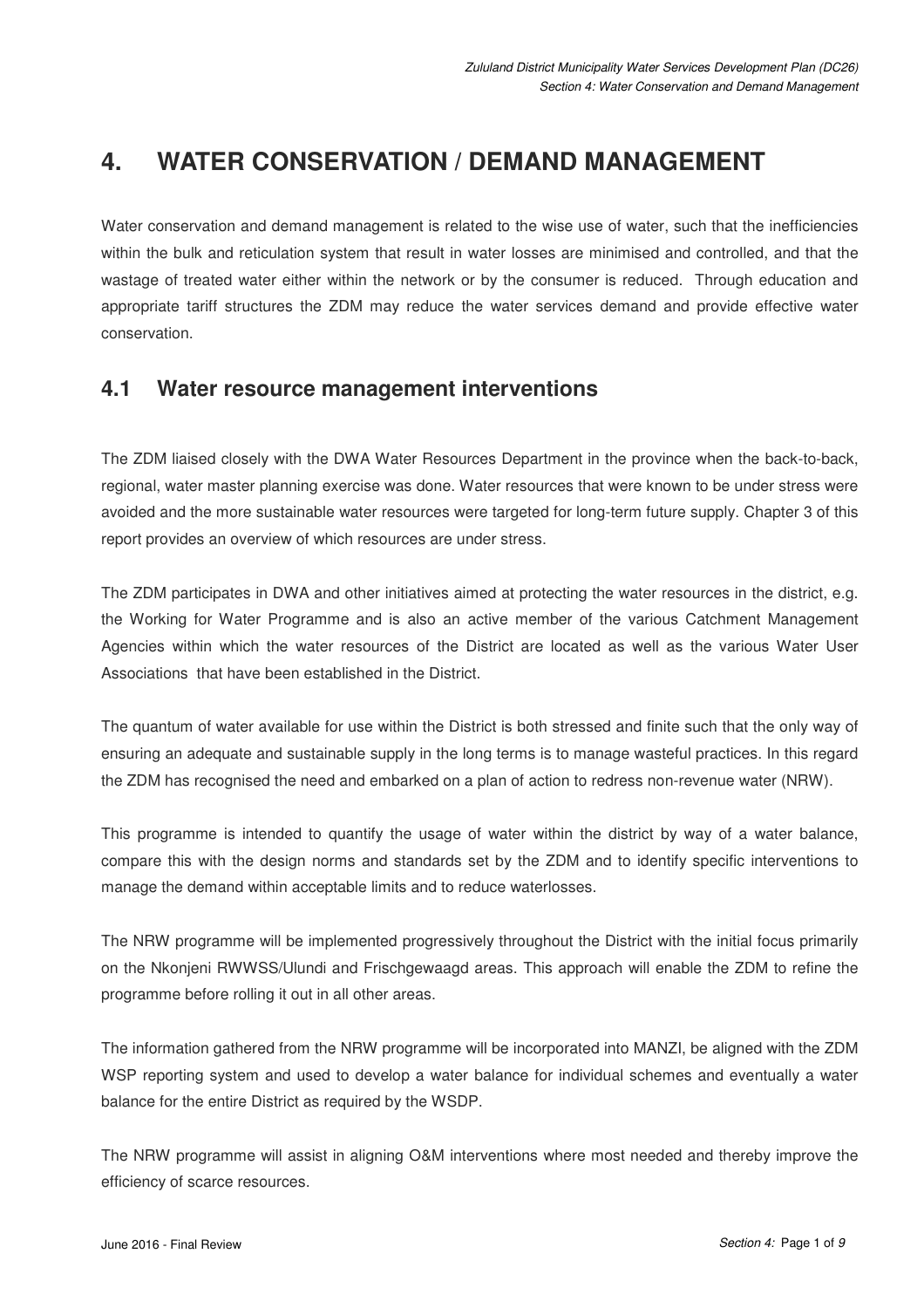The following specific interventions have already been launched in the target areas to address water losses through:

- Pressure management;
- Leak repair programmes;
- Meter repair & replacement programmes;
- Internal plumbing leaks; and
- Consumer end-use demand management initiatives.

The NRW strategy that the ZDM has adopted may be summarised as follows:

#### **NEED FOR AN NRW PROGRAMME**

The municipality has identified the need to embark on a Non Revenue Water (NRW) programme for the District not only to save water but also to benefit from the many added advantages that can be linked to such a programme such as:

- Reduced water consumption and water wastage;
- Improved quality of service provided with more consumers receiving water consistently (the need for example to close reservoirs at night will be substantially reduced or even completely eliminated);
- Improved coverage with billing and improved income stream for the municipality;
- Reduced costs to provide water services (less chemicals used, less maintenance required, etc);
- More efficient use of limited financial and human resources by focusing resources where most needed;
- Increased lifespan of infrastructure assets and postponing huge capital investments required to upgrade infrastructure in order to meet excessive growth in consumer consumption.

#### **PRINCIPLES**

Before embarking on any new initiative it is best to first clarify the principles that must guide the programme and thereby set the framework within which to operate, as follows:

- The approach should be holistic and should deal with the complete solution from design issues, through to operational challenges and included metering and billing shortcomings. All role-players within the organisation must be brought on board and ownership of the programme established inhouse.
- Remedial actions identified through the programme must involve the relevant staff of the municipality and thereby work towards permanent change for the long term. The programme should influence daily operations in such a manner that it becomes a "way of life" within the organisation and leads to ongoing sustainability.
- Remedial actions that are decided upon have to be reviewed or at least judged economically by comparing the investment required versus the anticipated "win" that will be achieved. The 80/20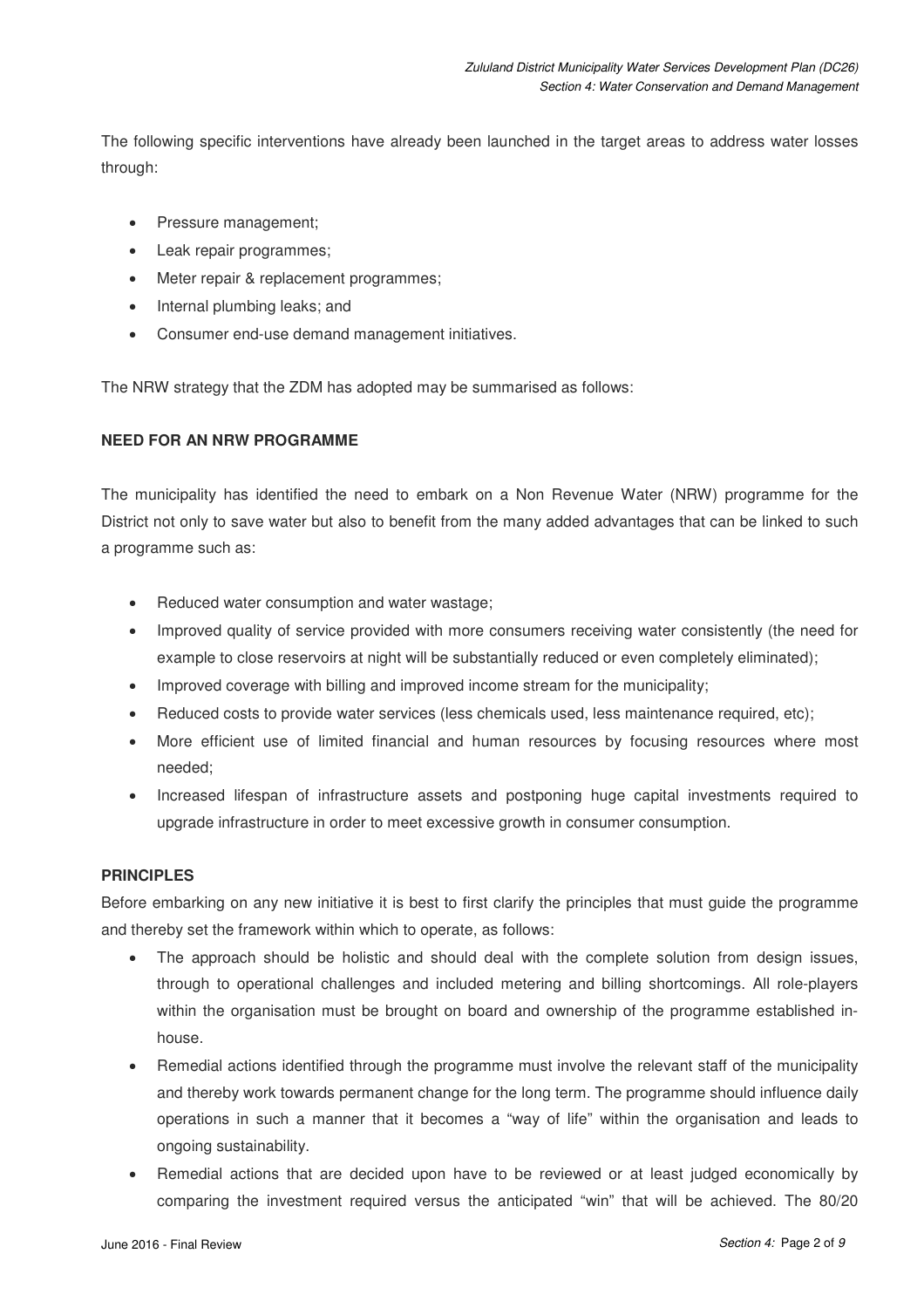principle should apply whereby the effort is firstly focused where the major challenges occur. Schemes need to be prioritised for intervention and one possible method could be to prioritise schemes in terms of their estimated contribution to the total estimated NRW in the District (see Table 1 below).

- Pressure Management activities should aim at achieving static pressures in the reticulation networks of urban areas of between 2,5 – 6 bar and in rural areas of between 1- 6 bar. Proper network modelling should however dictate the final solution for each individual scheme.
- Measurement devices installed through this programme must be compatible with the telemetry and SCADA systems that will be installed by the ZDM through a parallel processes.
- All field information must be captured electronically on the existing central database called MANZI (Infrastructure Management System) and thereby linked to the GIS.
- The IWA method is recommended to be used to categorize water usage and to compile a water balance for each scheme, as shown in the figure below:

| System<br>Input<br>Volume | Authorized<br>Consumption | <b>Billed Authorized</b><br>Consumption   | <b>Billed Metered Consumption</b><br><b>Billed Unmetered</b><br>Consumption | Revenue<br>Water            |
|---------------------------|---------------------------|-------------------------------------------|-----------------------------------------------------------------------------|-----------------------------|
|                           |                           | <b>Unbilled Authorized</b><br>Consumption | <b>Unbilled Metered</b><br>Consumption                                      | Non Revenue<br><b>Water</b> |
|                           |                           |                                           | <b>Unbilled Unmetered</b><br>Consumption                                    |                             |
|                           | <b>Water Losses</b>       | <b>Apparent Losses</b>                    | <b>Unauthorized Consumption</b>                                             |                             |
|                           |                           |                                           | <b>Customer Meter Inaccuracies</b><br>and Data Handling Errors              |                             |
|                           |                           | <b>Real Losses</b>                        | Leakage on Transmission<br>and Distribution Mains                           |                             |
|                           |                           |                                           | Leakage and Overflows at<br><b>Storage Tanks</b>                            |                             |
|                           |                           |                                           | Leakage on Service<br>Connections up to point of<br><b>Customer Meter</b>   |                             |

 **Figure 4.1: IWA Method of categorizing water use**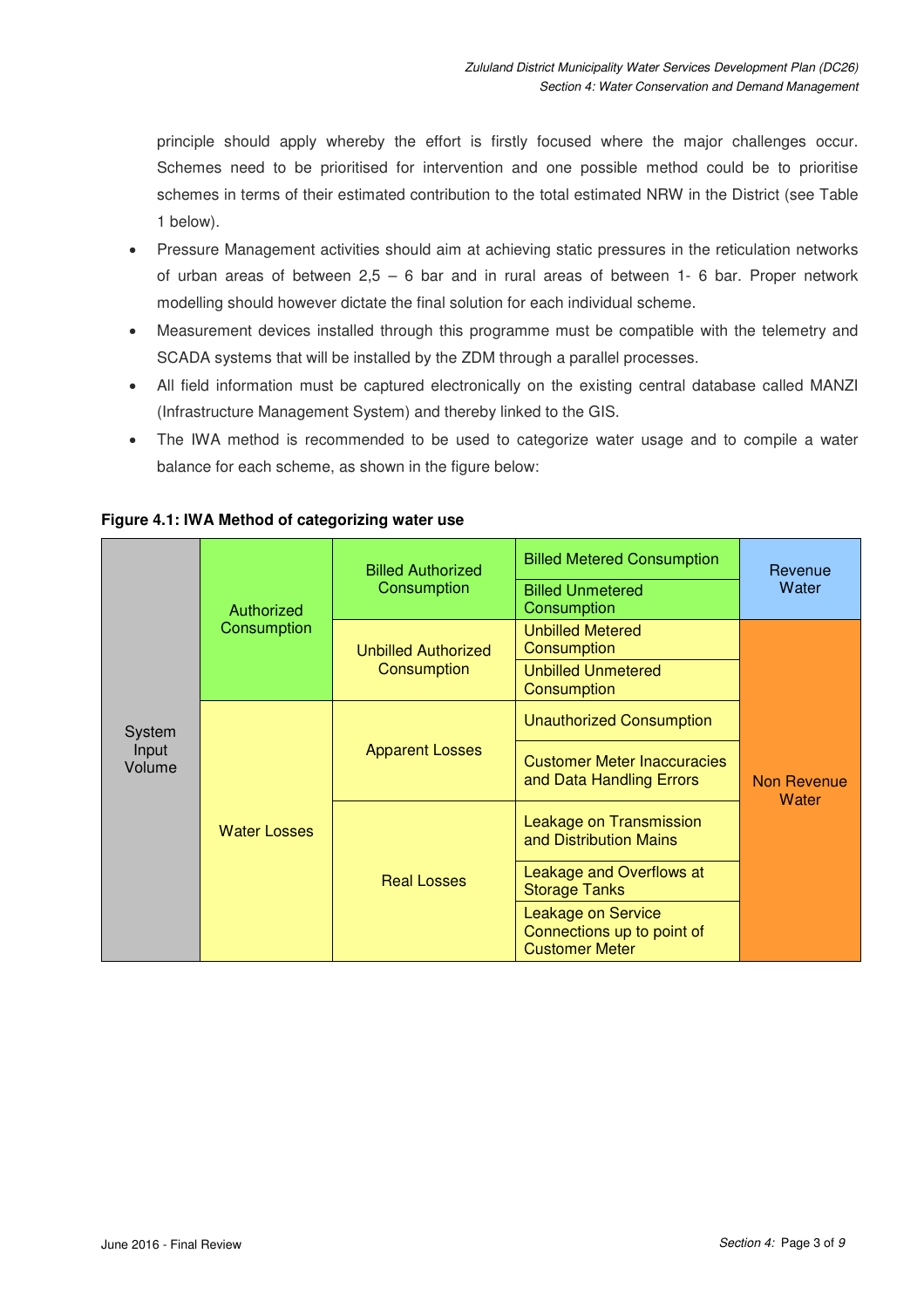#### **METHODOLOGY**

The methodology to be used with the implementation of the NRW programme is summarised below:

- Understanding the functioning of the scheme from source to end user with the scheme information available;
- Managing scheme operations to achieve as closely as possible a situation where all consumers can receive water all day round and reservoirs do not have to be closed down at night (this allows for more accurate measurement);
- Identify water demand zones for each scheme and metering and logging points (temporary and permanent) and initiate implementation of the measurement devices as well as measures required to make zones discreet (see illustration below).



- The accurate recording and regular review of flow profiles and water supply volumes into each discrete zone, i.e. the metering infrastructure and data logging systems, including the compilation of system water balances.
- The accurate recording and regular review of consumer demand and the sustained implementation of specific tasks (e.g. leak detection surveys, step testing, pressure management reviews, prompt burst repairs, etc.) and sustained overall maintenance of all system components.
- The roll out of a meter testing and meter replacement programme.
	- o Consumer metering and billing
	- $\circ$  Identify unmetered consumers and systematically install meters at all consumer connections.
	- o Accurate and consistent billing of consumers as per the tariff policy.
	- $\circ$  Deal with non-payment in accordance with the ZDM by-laws and debt collection policy.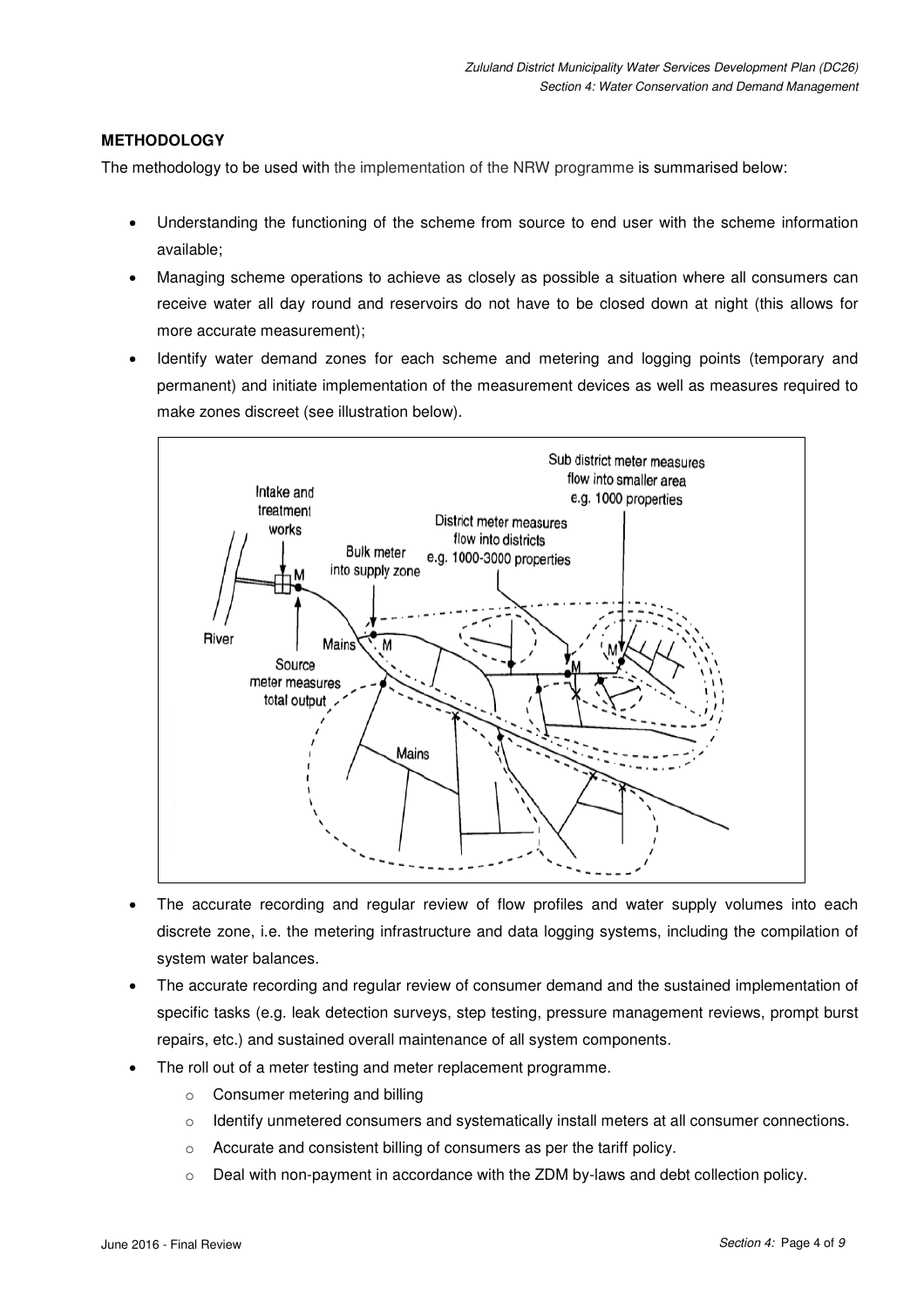#### **PRIORITY SCHEMES**

It is difficult to determine accurately the extent of NRW in the district at this point in time and the pilot investigations that were discussed earlier indicated variances in NRW of between 41% and 68% between different schemes.

Table 4.1 (a) below lists the schemes in the district and the known System Input Volumes (SIV) as per the ZDM WSP report of March 2011. Although the state of NRW in each individual scheme is unknown it could be safely assumed, based upon the previously mentioned pilot investigations, that at least a 40% NRW scenario prevails throughout. When 40% NRW is applied and the NRW contribution from each scheme is calculated as a percentage of the total NRW for the district, the schemes can be prioritised as indicated in Table 4.1 (a) overleaf.

The ZDM has targeted the Ulundi-Nkonjeni RWSS as the first priority in rolling out the NRW programme. The Frischgewaagdt area is also being addressed as the necessary dataloggers are already installed. The Vryheid Klipfontein / Bloemveld area is also to be addressed by the installation of new GSM dataloggers.

The gravity mains from Bloemveld Water Treatment Works to Vryheid has experienced major leaks, and only approximately 30% of the water reached the Vryheid reservoir. Extensive repairs were done on this pipeline over the past year, and currently only a 10% loss is experienced. The pipe is however old and needs to be replaced as soon as possible.

The rising main from Vryheid Water Treatment Works also experienced several breaks over the past year. Repairs were done to this pipeline, but requires a complete replacement.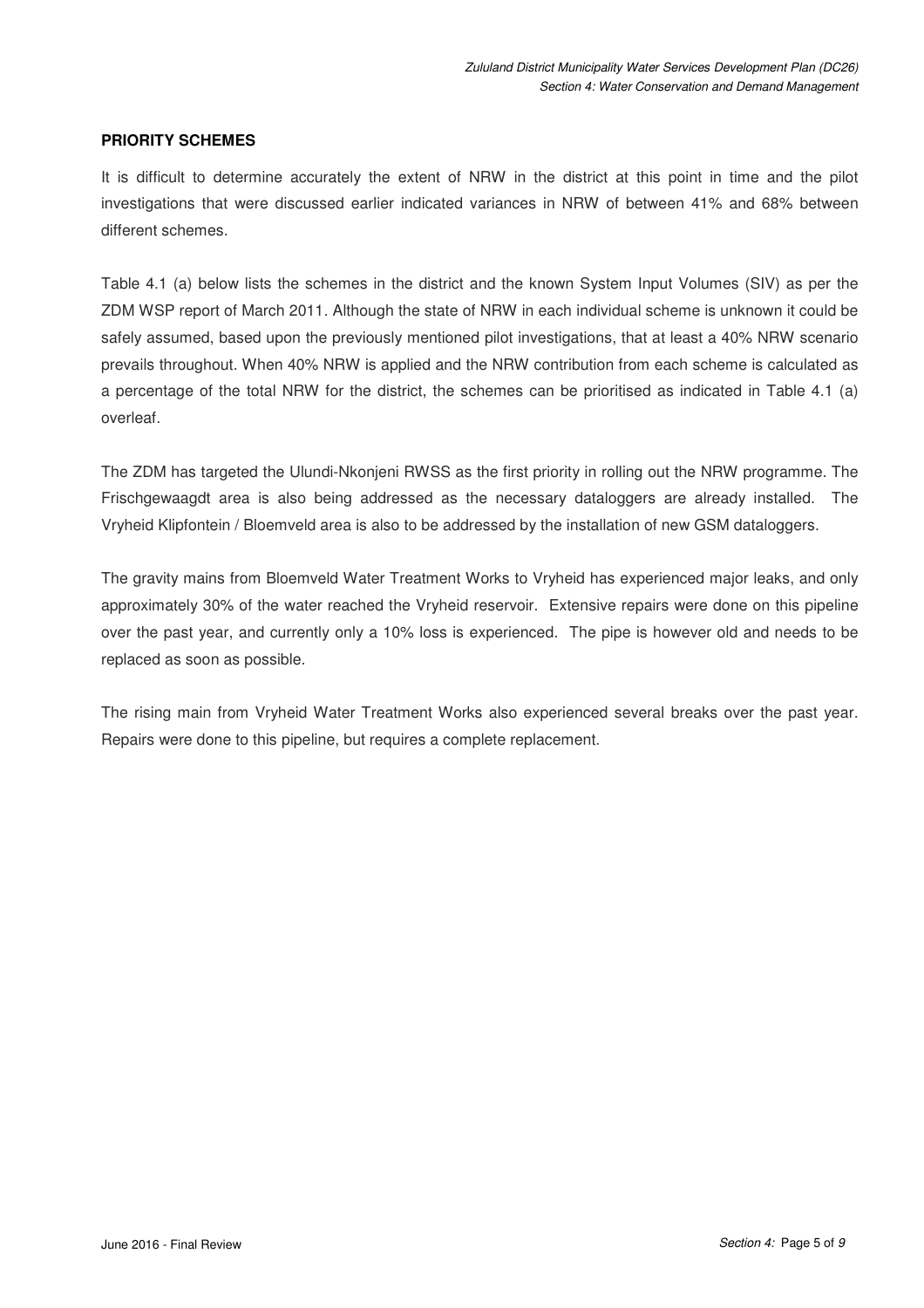| <b>Plant Name</b>                 | <b>Production</b><br>(MI/month) | <b>Estimated</b><br><b>NRW</b> | % of Total<br><b>District NRW</b> |
|-----------------------------------|---------------------------------|--------------------------------|-----------------------------------|
| Vryheid Klipfontein / Bloemveld   | 373.0                           | 71%                            | 20.1%                             |
| Coronation                        | 39.1                            | 47%                            | 2.1%                              |
| Hlobane                           | 12.2                            | 59%                            | 0.7%                              |
| Paulpietersburg - eDumbe          | 82.5                            | 63%                            | 4.5%                              |
| Louwsburg                         | 12.3                            | 11%                            | 0.7%                              |
| Mpungamhlope                      | 39.5                            | 78%                            | 2.1%                              |
| eMakhosini                        | 8.5                             | 43%                            | 0.5%                              |
| Babanango                         | 13.6                            | 53%                            | 0.7%                              |
| Mandlakazi                        | 29.5                            | 94%                            | 1.6%                              |
| Enyokeni Royal Palace             | 0.9                             | 65%                            | 0.1%                              |
| Kombuzi                           | 1.9                             | 0%                             | $0\%$                             |
| Nongoma                           | 156.4                           | 78%                            | 8.4%                              |
| Ophuzane                          | 13.1                            | 57%                            | 0.7%                              |
| Tholakela                         | 8.5                             | 38%                            | 0.5%                              |
| Mangosuthu                        | 32.3                            | 10%                            | 1.7%                              |
| eMondlo                           | 39.0                            | 12%                            | 2.1%                              |
| Msibi                             | 10.1                            | 23%                            | 0.5%                              |
| Nkonsentsha                       | 1.2                             | 50%                            | 0.1%                              |
| Belgrade                          | 23.8                            | 67%                            | 1.3%                              |
| Khiphunyawo                       | 12.0                            | 66%                            | 0.6%                              |
| Khambi Village                    | 8.6                             | 80%                            | 0.5%                              |
| Mountain View                     | 2.5                             | 98%                            | 0.1%                              |
| Osingisingini                     | 1.7                             | 50%                            | 0.1%                              |
| Ceza                              | 3.4                             | 50%                            | 0.1%                              |
| Sidinsi                           | 6.0                             | 11%                            | 0.3%                              |
| Ulundi - Nkonjeni                 | 623.0                           | 79%                            | 33.6%                             |
| Pongola Town/ Simdlangentsha East | 228.8                           | 59%                            | 12.4%                             |
| Spekboom                          | 30.3                            | 44%                            | 1.6%                              |
| Khangela Royal Palace             | 0.3                             | 29%                            | 0.1%                              |
| Mvuzini                           | 15.3                            | 54%                            | 0.8%                              |
| Nkonjeni Hospital                 | 4.6                             | 47%                            | 0.2%                              |
| Itshelejuba Hospital              | 5.1                             | 53%                            | 0.3%                              |
| Thulasizwe Hospital               | 2.6                             | 9%                             | 0.1%                              |
| Masokaneni                        | 0.0                             | $0\%$                          | 0.0%                              |
| Purim                             | 10.4                            | 22%                            | 0.6%                              |
|                                   | 1852                            | 43%                            | 100%                              |

### **Table 4.1 (a): List of schemes with total monthly production and estimated UAW**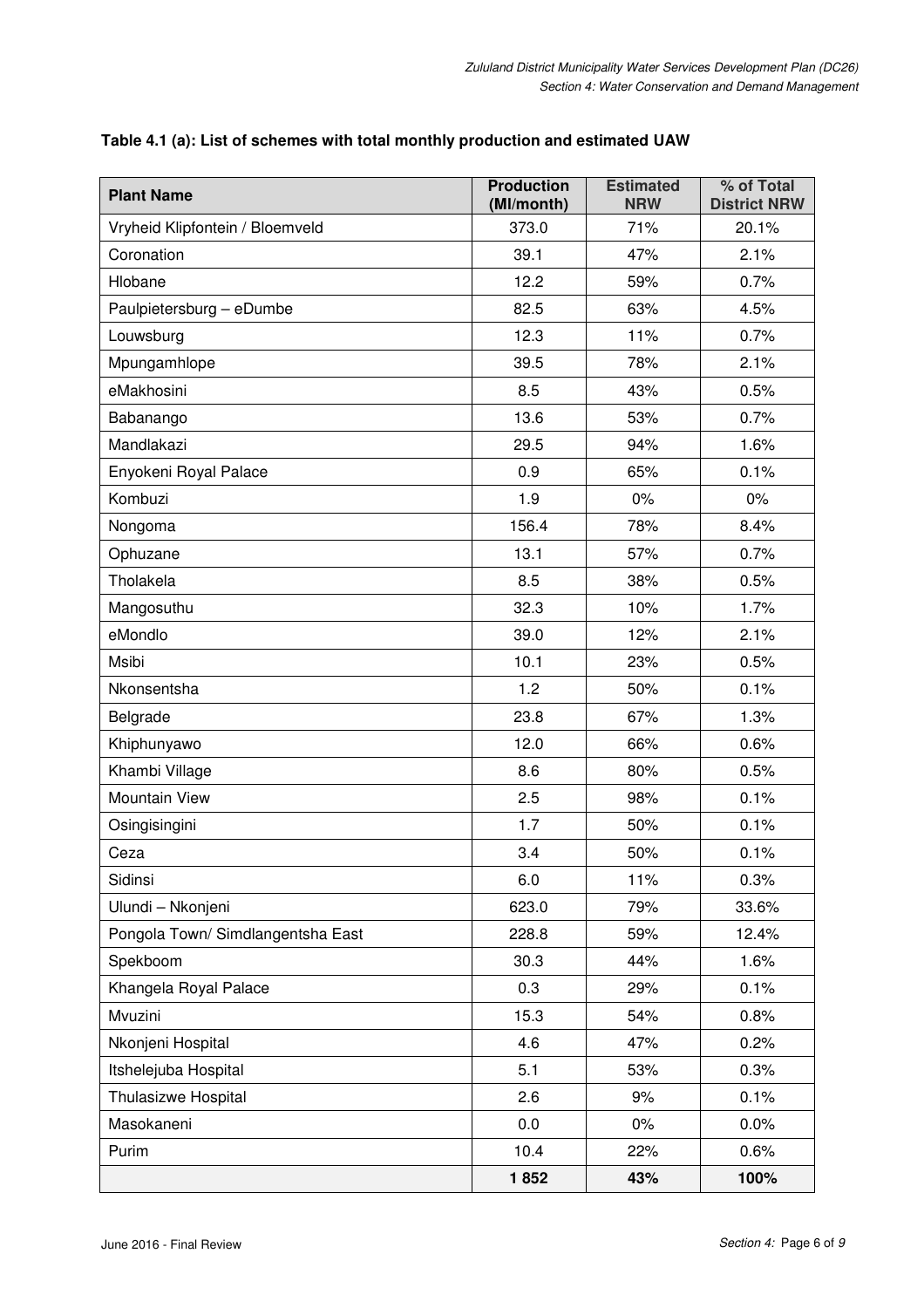# **4.2 Status of the ZDM NRW programme**

To date the ZDM has established a dedicated NRW team for North and South comprising the following:

#### **North**

• DD WSP (North)

#### **South**

- DD WSP (South)
- 1 x NRW technician
- 1 x Water inspector
- Reaction Team: 1 x plumber + 1 handyman + 1 labourer

The programme is focused on a number of key interventions as follows:

- Ensuring that adequate measures are implemented at a planning stage to facilitate the ongoing management of NRW including zone determination, meter sizing / specification and positioning etc;
- Compiling a comprehensive infrastructure database to facilitate NRW management;
- Datalogging of flow profiles;
- Meter zone identification;
- Pressure management;
- NRW management training;
- Installation of GSM dataloggers at key locations;
- Leak detection and repair linked to customer service centre; and
- Establishment of a web based management system linked to Siza/Manzi.

The ZDM has also procured the services of a specialist NRW service provider to assist in capacitating the ZDM NRW team and to establish the NRW management systems.

Progress to date may be summarised as follows:

#### **Nkonjeni RWSS/Ulundi**

- Survey of metering and pressure control infrastructure;
- Logging water meters within rural and urban areas and identification of areas of high night flows;
- Identify metering zones/districts;
- Set up NRW management systems:
- Procure additional loggers;
- Implement NRW training; and
- Compile infrastructure records.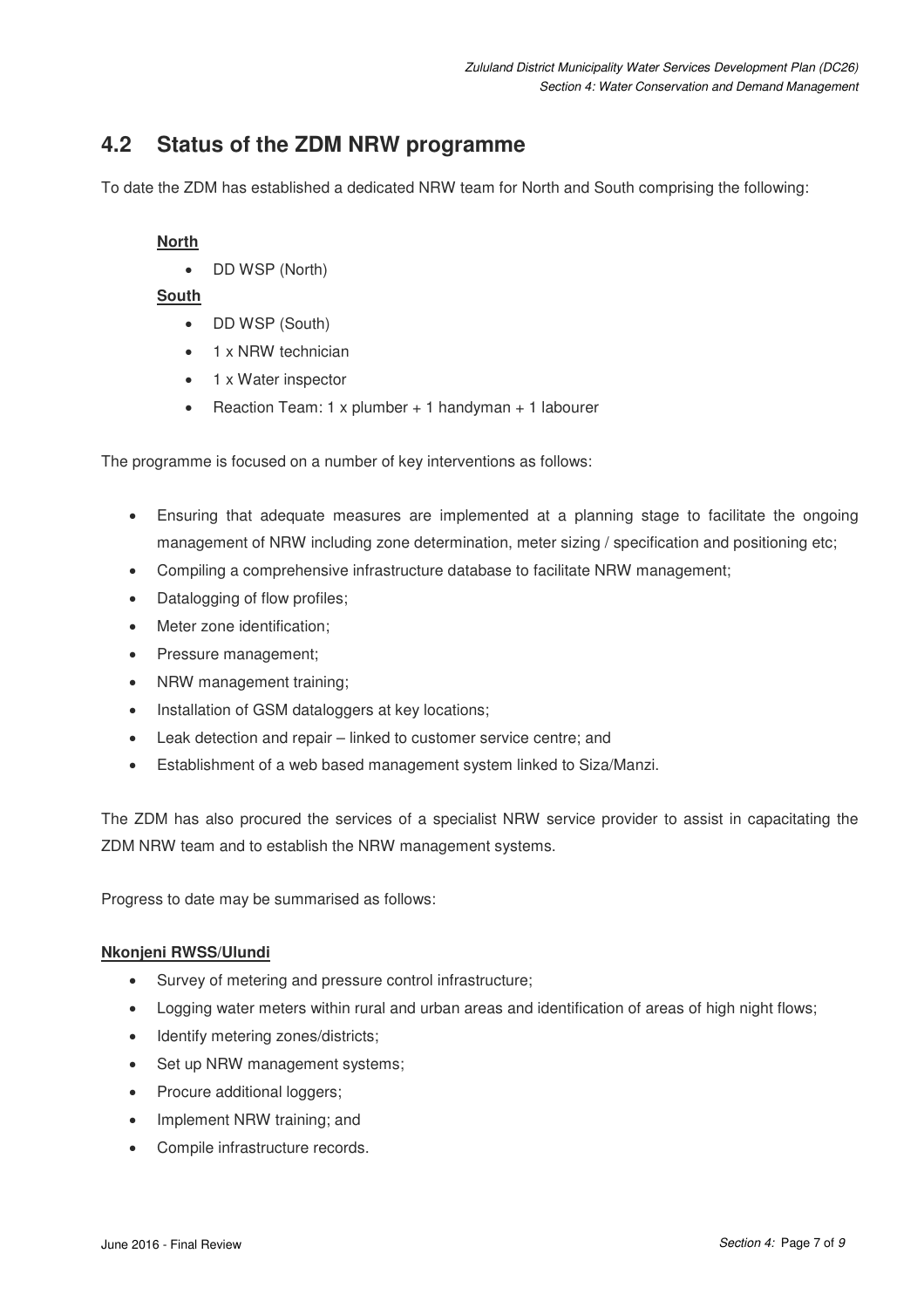#### **Frischgewaagd**

The networks at the township of Frischgewaagd were refurbished during 2007 to manage water losses, but no funding was available to install individual household connections. The township was devided into six supply zones and water is restricted per zone. This creates social problems as the usage per household cannot be controlled and if individuals waste water the entire zone is penalized. Water consumption per zone was measured during this period (2007/2008), just after the reticulation networks were refurbished. The initial daily consumption was between 650 and 750 kl/day for a period of 24 hours. Due to financial constraints at the time, it was decided to install **unmetered** yard connections at Frischgewaagd Township. Over time the home owners connected the new yard connection to their old internal plumbing systems without disconnecting their internal system from the old network, causing water losses.

During February 2012 loggers were re-installed and measurements taken. Early indications are that water is released to the township for 12 hours per day at a consumption of 780 kl/day (12 hours). This indicates that severe losses are present.

It is suggested that the unmetered yard connections should be upgraded to metered yard connections. The home owners should be made aware of losses and loss management and should be restricted to free basic water, with an option to apply for a larger allocation of water (and be billed for it). Metered yard connections are being installed at Mangosuthu and were programmed to supply 200l/hh/day without any social issues.

#### **Vryheid/Bloemveld**

- Identification of Bulk Metering Zones;
- Compilation of loggers and bulk water meter specifications;
- Compilation of tender for the procurement of meters and loggers

# **4.3 Water demand management interventions**

ZDM is also in the process of finalising a Water Demand Management Strategy (WDMS), in conjunction with the NRW programme.

Excessive water usage in many areas is putting the bulk infrastructure under immense pressure and upgrading will soon become necessary unless this can be postponed through effective demand management interventions.

The roll-out of new infrastructure to communities without services is of highest priority and leaves the ZDM with very little available capital for upgrading of existing services. Promoting more efficient usage of water can therefore have a significant impact in relieving this pressure with relatively low capital input.